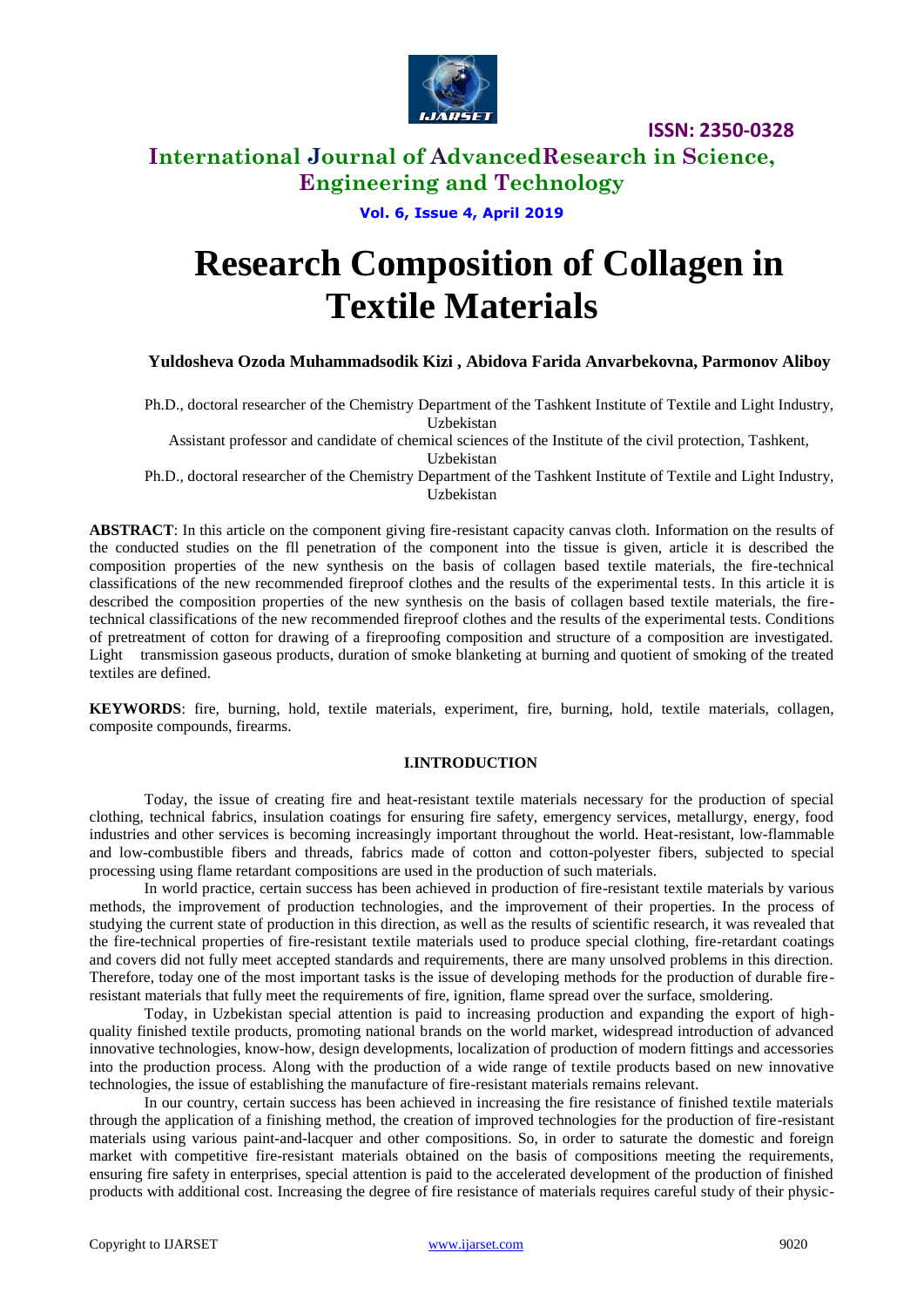

### **International Journal of AdvancedResearch in Science, Engineering and Technology**

### **Vol. 6, Issue 4, April 2019**

mechanical and operational properties, reducing the toxicity of smoke emitted during smoldering fabric, extending the shelf life of products, manufacturing advanced compositions and technologies for the use in the process of dressing using natural resources.

#### **II. EXPERIMENTAL PROCEDURE**

Cotton was treated with fire-retardant materials containing gases, that are incombustible at combustion temperature (fumarole acid, the acrylic emulsion, a carbamate, amorphous and polyacrylamide), and also the materials forming protecting films. Polyacrylamide and collagen along with fire-retardant properties carry out a film-forming function. While testing the material treated by fire retardant it has not undergone burning by fire influence, only glowing of the material was observed. After certain time after washing and drying the fabric has lighted up by fire influence. It has shown that the universal method of furnish that provides hardiness to light and weather and other physical and chemical influences, wet processing is not developed. For conservation of fire resistance while storing and operating the fabric it was planned to carry out research with the help of several methods.

The used composition is made in the following sequence.

The first stage. The leather after purification is cut into pieces of 2-3 mm.

The second stage. 3% caustic solution is prepared; the ground leather is put in the solution.

The admixture is put in a drying oven at temperature  $60^{\circ}$ C for 3-4 hours. Then acetic acid is added to

it, having checked with the help of a locums a solution that should be neutral. The formed solution is conditionally called "collagen".

For increasing fire-resistant properties of a material, taking collagen as a basis, the technology of soaking in a fabric has been developed. For enhancing the interaction between a surface of a fabric and a fireproofing composition some means of pretreatment of a fabric are tested.

The textile has preliminarily been treated by alkali solution, salt cake, surfactant OP-10, muriatic acid.

Processing is carried out in the following technological sequence:

Imbibition (according to the chosen admixture), T=18-20 °C, time - 30-60 seconds. Squeezing - 80- 90%. Flush (in pure cold water), then squeezing (to the residual of a moisture of  $5-10\%$ ). Drying at 60-80 °C, time - 10-15 minutes.

After these processes performed according to the set technological sequence, the fabrics received by each method have been permeated by a fireproofing composition of identical consist.

Acrylic emulsion, polyacrylamide, carbamate, fumarole acid, hydro phosphate of ammonia is used as a part of a composition contained. In order to make a tentative estimation of influence of pretreatment the fabric was exposed to direct fire.

Test data convincingly show advantages or disadvantages this or that method of pretreatment.

Processing by a solution of salt cake and surfactant has little influence on fire resistance of a fabric.

Processing by a muriatic acid solution is absolutely not acceptable, as the fabric is blasted after processing. The positive result is yielded by processing by a solution of ox hydroxide of sodium.

Some samples do not inflame even under continuous explosion to direct fire.

Then a series of experiments was conducted to define an acceptable consist of fireproofing composition. Consist of a composition includes fumarole acid, carbamate, acrylic emulsion, polyacrylamide, collagen, amorphous and water. The various combinations of substances are tested.

Pre-treatment with alkali tissue allows you to dissolve waxy substances present on the surface of the fabric, which prevent the penetration of the flame retardant composition into the fabric, and subsequent washing allows you to remove them, as a result, the surface of the fabric is cleaned. Due to this, the fire retardant composition is well impregnated with fabric, it is achieved its strong binding to the textile base. At the same time, hydroxyl groups of cotton cellulose are available for interaction with reagents of flame retardant composition. As a result of the interaction, the flame retardant substances are chemically bound to the fibers of the textile material.

Then a series of experiments was conducted to determine the acceptable composition of the flame retardant composition. The composition includes boric acid, carbamide, acrylic emulsion, polyacrylamide, collagen, ammonium hydrogen phosphate and water. Various combinations of substances were tested, the most studied of which are presented in Table 2.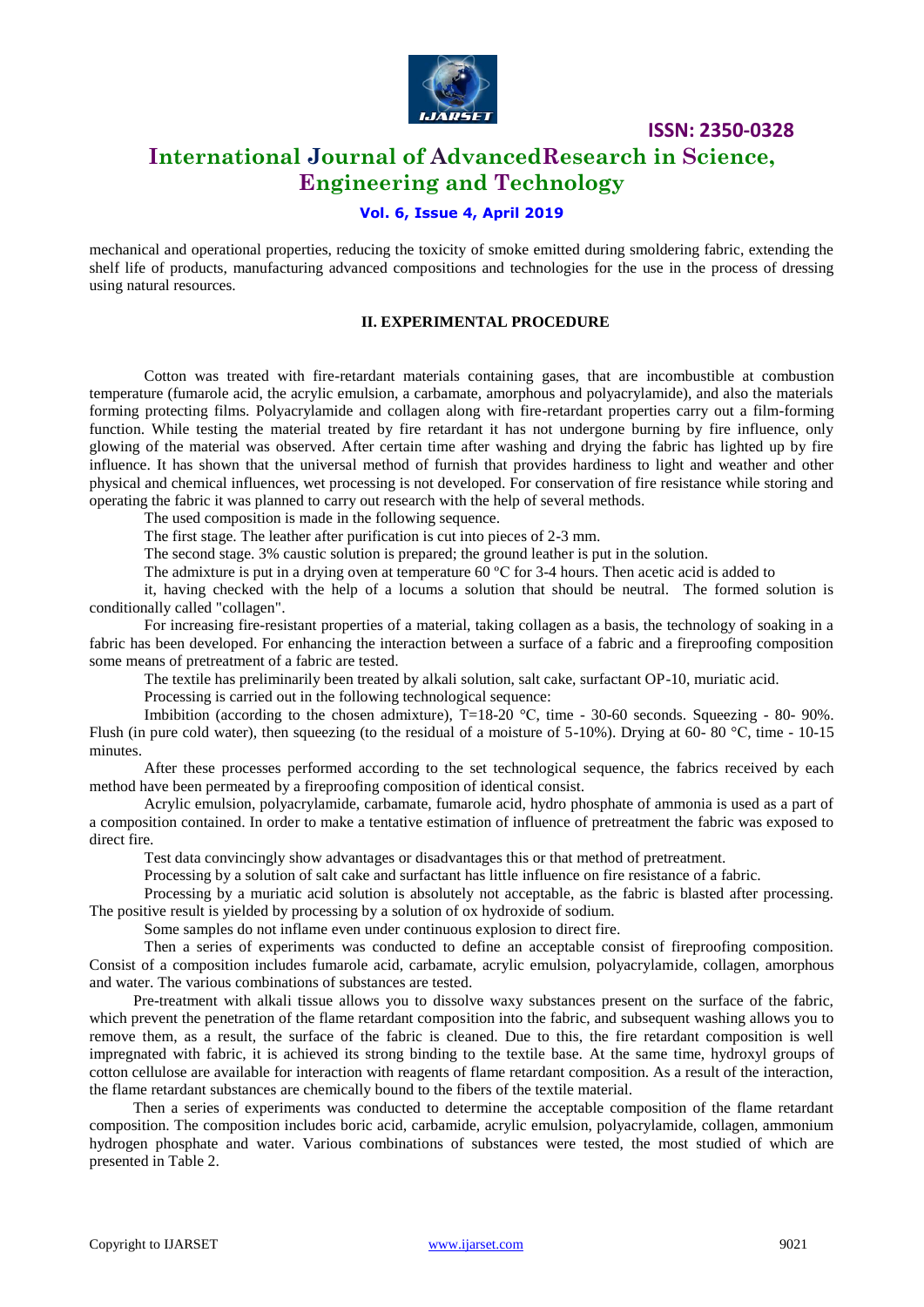

### **International Journal of AdvancedResearch in Science, Engineering and Technology**

### **Vol. 6, Issue 4, April 2019**

Table 2.

The dependence of the fire resistance of the fabric on the composition for flame retardant treatment

| <b>Substances in</b><br>composition | Number of composition and amount of substances in it |                                                                          |                 |                   |  |  |
|-------------------------------------|------------------------------------------------------|--------------------------------------------------------------------------|-----------------|-------------------|--|--|
|                                     |                                                      | 2                                                                        | 3               | 4                 |  |  |
| Boric acid                          | 3g                                                   | 5g                                                                       | 10 <sub>g</sub> | 5g                |  |  |
| Carbamide                           | 5g                                                   | 5g                                                                       | 10 <sub>g</sub> |                   |  |  |
| Acrylic emulsion                    | 5 <sub>ml</sub>                                      | 10 <sub>ml</sub>                                                         |                 |                   |  |  |
| Polyacrylamide, 3%<br>solution      |                                                      | 10 <sub>ml</sub>                                                         | $20 \text{ ml}$ | $20 \text{ ml}$   |  |  |
| Collagen                            | $20 \text{ ml}$                                      |                                                                          | $20 \text{ ml}$ | 40 ml             |  |  |
| Ammophos                            | 5g                                                   |                                                                          | -               | $\qquad \qquad -$ |  |  |
| Test data                           | Fabric lit up                                        | Fabric lit up through 10 s Fabric didn't light up Fabric didn't light up |                 |                   |  |  |

 After these processes performed according to the set technological sequence, the fabrics received by each method have been permeated by a fireproofing composition of identical consist. Acrylic emulsion, polyacrylamide, carbamide, fumarole acid, hydro phosphate of ammonia are used as a part of a composition contained. In order to make a tentative estimation of influence of pretreatment the fabric was exposed to direct fire. Test data are presented in table 3.

Table 3. Dependence of hardiness to influence of direct fire on the fabrics treated by a fireproofing composition by a pretreatment processing method

| Pretreatment         | Concentration of material and test data Concentration of material and test data |                      |                      |                    |                     |  |
|----------------------|---------------------------------------------------------------------------------|----------------------|----------------------|--------------------|---------------------|--|
| processing<br>method | 0.5%                                                                            | 0.75%                | $1\%$                | 2%                 | 3%                  |  |
| Sodium               | fabric<br>The<br>has                                                            | The<br>fabric<br>has | fabric<br>The<br>has | fabric has<br>The. | fabric has<br>The T |  |
| oxyhydroxide         | lighted up in 20                                                                | lighted up in 20     | lighted up in 30     | not lighted up     | not lighted up      |  |
|                      | seconds                                                                         | se-conds             | seconds              |                    |                     |  |
| Salt cake            | has lighted up in                                                               | has lighted up in    | has                  | has                | has                 |  |
|                      | 2 seconds                                                                       | 2 seconds            | lighted up in 4      | lighted up in 10   | lighted up in 15    |  |
|                      |                                                                                 |                      | seconds              | seconds            | seconds             |  |
| Surfactant           | has lighted up in                                                               | has lighted up in    | has lighted up in    | has lighted up in  | has lighted up in   |  |
|                      | 5 seconds                                                                       | 10 seconds           | 10 seconds           | 20 seconds         | 20 seconds          |  |
| Muriatic acid        | Fabric destruction is observed                                                  |                      |                      |                    |                     |  |

 As can be seen from the table, the qualitative and quantitative composition of the composition significantly affects the combustibility of the textile material. In addition to the fact of fire, the materials are tested for other parameters of fire resistance. Samples of stuffs are given to the research centre on problems of fire safety of the Higher.

 On the basis of graft copolymers of cellulose of cotton fabric, collagen, polymethyl-crylate, polyacrylamide and the fumarole acid initiated by persulphate of potassium, the composition for fireproof processing of textiles is obtained. Research on hot-fire properties has shown high performance of the offered composition and a method of obtaining a fire-resistant textile.

As it can be seen from the table, qualitative and quantitative consist of a composition considerably influences combustibility of textile. Except the fact of ignition stuffs are tested on other parameters of fire resistance. Samples of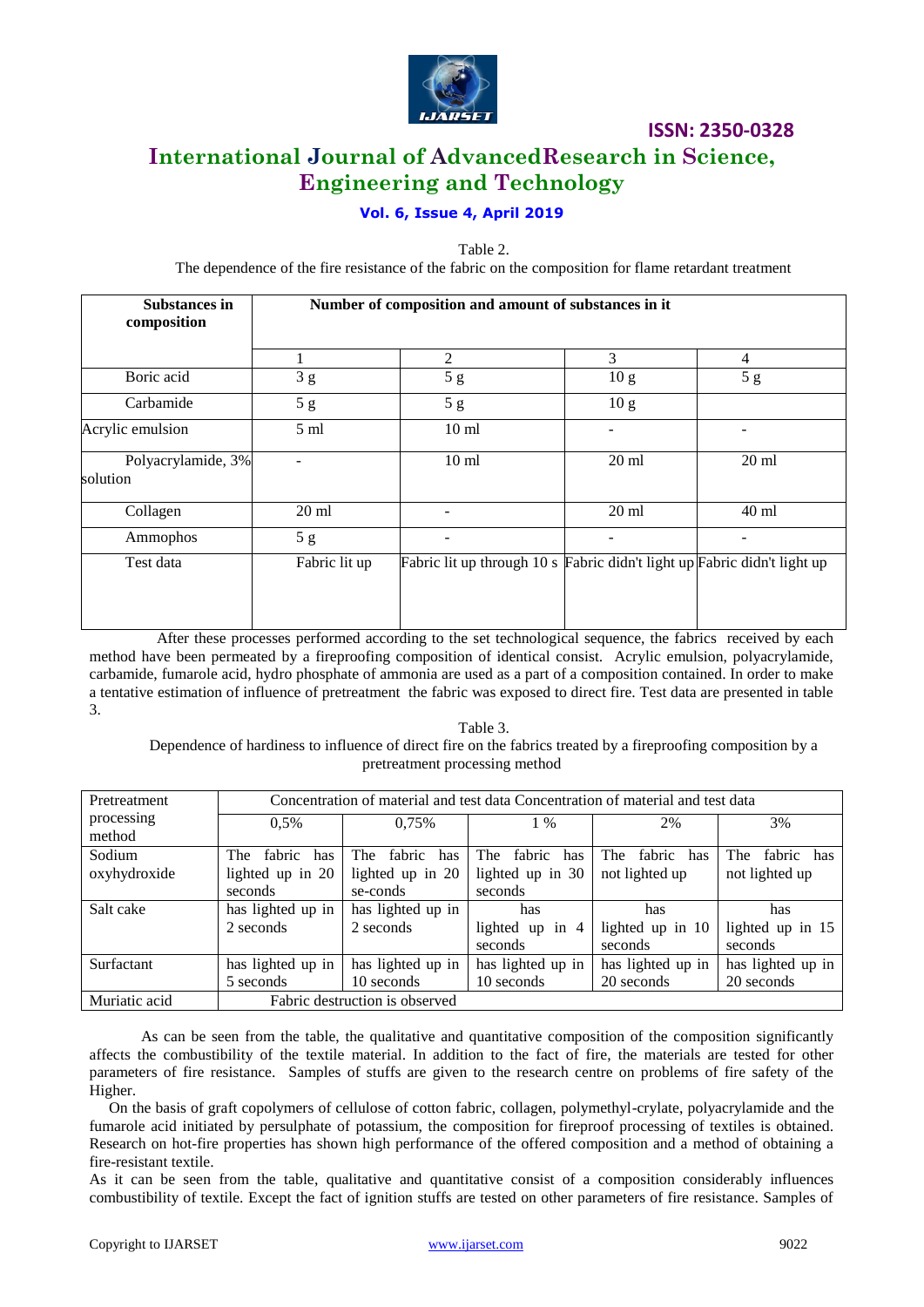

### **International Journal of AdvancedResearch in Science, Engineering and Technology**

### **Vol. 6, Issue 4, April 2019**

stuffs are given to the research center on problems of fire safety of the Higher Technical School of Fire Safety of Ministry of Internal Affairs of the Republic of Uzbekistan.

Research on experimental definition of the coefficient of smoke-formation is conducted on samples in the following conditions. Indoor conditions: temperature, 0C - 14,2; atmospheric pressure, kPa - 97,7; relative humidity, % - 65. The name, consist and physical and chemical properties of material or reference document

instructions on a stuff: a textile material with conditional number.

The characteristic of measuring devices: "Installation by determination of a coefficient of smoke-formation" in accordance with GOST 12.1.044-89, the certificate № 0903125 from June, 24th, 2014, a phylum stop watch - С-1-2а. The dimensions of samples  $40x40x0,5$ . Power of heat flux P=475 W (U=235B).

| Test   | Specimen       | Weight of the sample, |       | Light       | transmission, | of<br>Duration | Coefficient  |
|--------|----------------|-----------------------|-------|-------------|---------------|----------------|--------------|
| mode   | number         | m, g                  |       | $\%$        |               | smoke          | smoke-<br>of |
|        |                | <b>Before</b>         | After | The         | The           | blanketing,    | formation    |
|        |                | test                  |       | initial, TO | final         | min            | each<br>for  |
|        |                |                       |       |             | Tmin          |                | sample,      |
|        |                |                       |       |             |               |                | Dm, $m2/kg$  |
| Decays |                | 0,9                   |       | 29,1        | 22,8          | 9              | 173,8        |
|        | $\overline{c}$ | 0,8                   | 0,4   | 26,9        | 24,6          | 15             | 71.5         |
|        | 3              | 0,8                   | 0,4   | 26,6        | 22,3          | 15             | 141,5        |
|        | 4              | 0,8                   | 0.3   | 26,6        | 22,8          | 14             | 123,2        |

Table 4. Results of determination of a coefficient of smoke-formation of textiles

Based on the test results the following conclusion is drawn: tested textile samples have smoke formation coefficient Dm=71,5-173,5 m2/kg that corresponds to dimensions of moderated smoke formation ability according to GOST of 12.1.044-89 "Fire and explosion hazard of substances and materials" and SHNK 2.01.02-04 "Fire safety of buildings and constructions".

Thus, all tested samples of textile materials have moderate smoke-formation ability. On the other hand, different samples have different size of smoke –formation coefficient. The highest value of coefficient of smokeformation has appeared in samples  $N\Omega$ , and the lowest - in samples  $N\Omega$ .

Analyzing a consist of compositions, with which samples of textiles are treated, it can be concluded that presence of carbamate and collagen in a composition leads to high coefficient of smoke282 76th Plenary Meeting of the ICAC. Digest of scientific and technical achievements formation. It was to be expected because at strong heating or influence of strong radiance, especially in the presence of water vapor, the carbamate decays with allocation of ammonia and carbonic gas.

Collagen also decays under influence of a powerful heat flux with allocation of gases. Therefore, consist of composition should be modified taking into account tests of other hot- fire properties.

#### **III. CONCLUSION**

The scientific novelty of the thesis research is as follows:

A composition for fire retardant processing of textile materials and methods of chemical bonding to fabric fibers by grafting is revealed;

New processing methods have been identified to extend the shelf life and use of textile materials, reduce the amount of toxic smoke during combustion;

A method has been developed to improve the fire retardant properties of a fabric by starching with anti-foam compositions before weaving spun of cotton threads;

Ecologically safe fire-resistant textile materials have been created by means of the composite treatment of the strained and weft threads with the extension of the periods of their storage and use;

The composition, methods of obtaining fire-resistant textile materials based on graft copolymers, the effect of technological production on the flame-retardant and physic-mechanical properties of the material;

Highly insulating canvas materials to protect the cotton fields are created.

The practical results of the research are as follows: